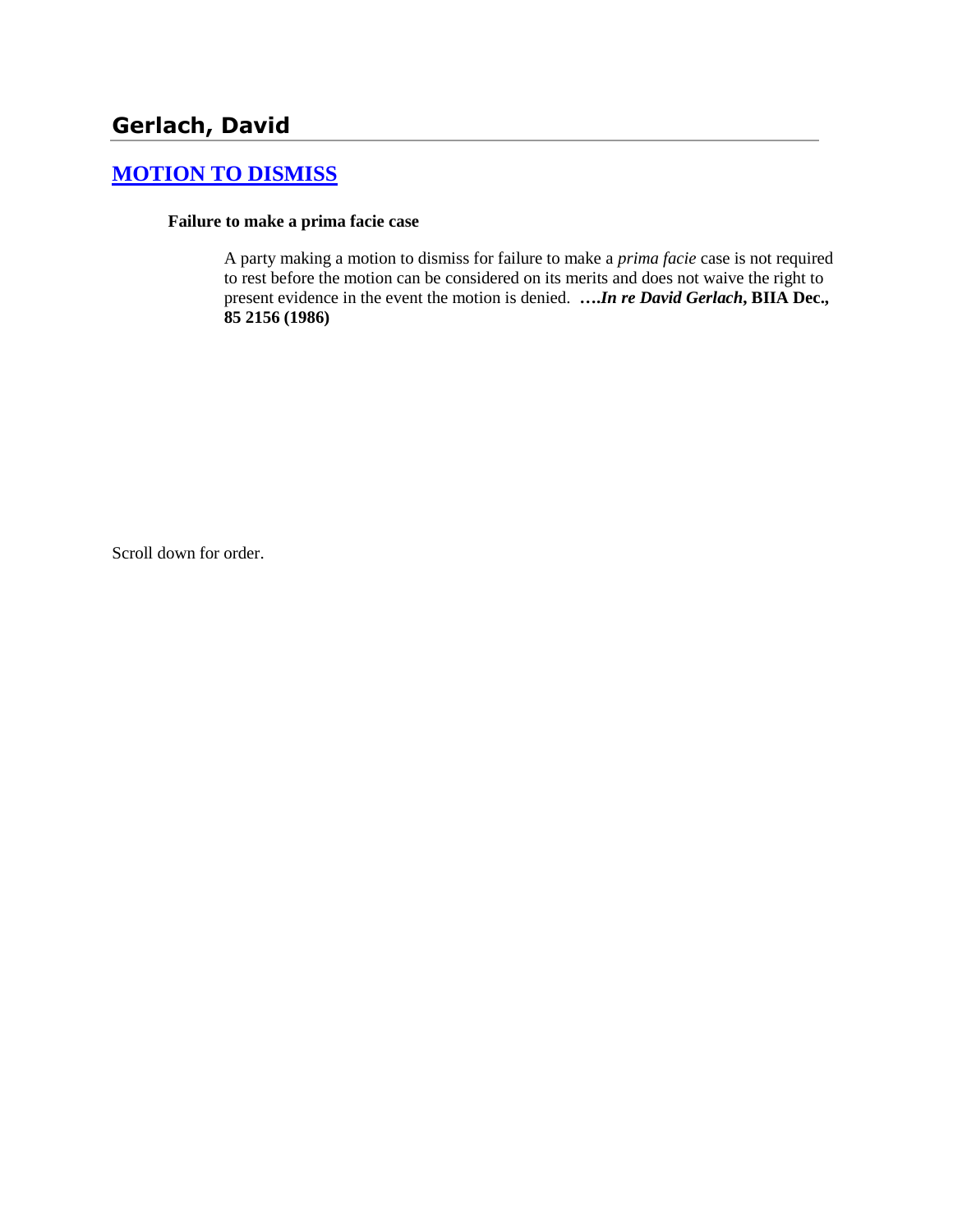#### **BEFORE THE BOARD OF INDUSTRIAL INSURANCE APPEALS STATE OF WASHINGTON**

**)**

**IN RE: DAVID GERLACH ) DOCKET NO. 85 2156**

**CLAIM NO. S-329984 ) DECISION AND ORDER**

APPEARANCES:

Claimant, David Gerlach, by Delay, Curran, Thompson and Pontarolo, P.S., per J. Donald Curran

Employer, Plum Creek Timber Company, Inc., by Rolland and O'Malley, per Thomas O'Malley and Wayne L. Williams

Department of Labor and Industries, by The Attorney General, per Greg M. Kane, Assistant

This is an appeal filed by the self-insured employer on August 8, 1985 from an order of the Department of Labor and Industries dated June 10, 1985 which adhered to the provisions of the Department order dated January 22, 1985, holding the claim open for authorized treatment and action as indicated. Appeal **DISMISSED**.

## **ISSUE**

Whether the self-insured employer has established a prima facie case that the claimant was not in need of further treatment for his back condition related to his September 14, 1979 injury, as of June 10, 1985.

## **DECISION**

Pursuant to RCW 51.52.104 and RCW 51.52.106, this matter is before the Board for review and decision on a timely Petition for Review filed by the employer to a Proposed Decision and Order issued on May 28, 1986 in which the order of the Department dated June 10, 1985 was affirmed.

The evidence presented by the parties is adequately set forth in the Proposed Decision and Order and will not be repeated in detail here. While we have reached the same practical result as the Proposed Decision and Order, review is required to correct several evidentiary and procedural errors.

With respect to the deposition of Dr. Mark Charles Olson, we make the following evidentiary rulings in addition to those set forth in the Proposed Decision and Order: The objection appearing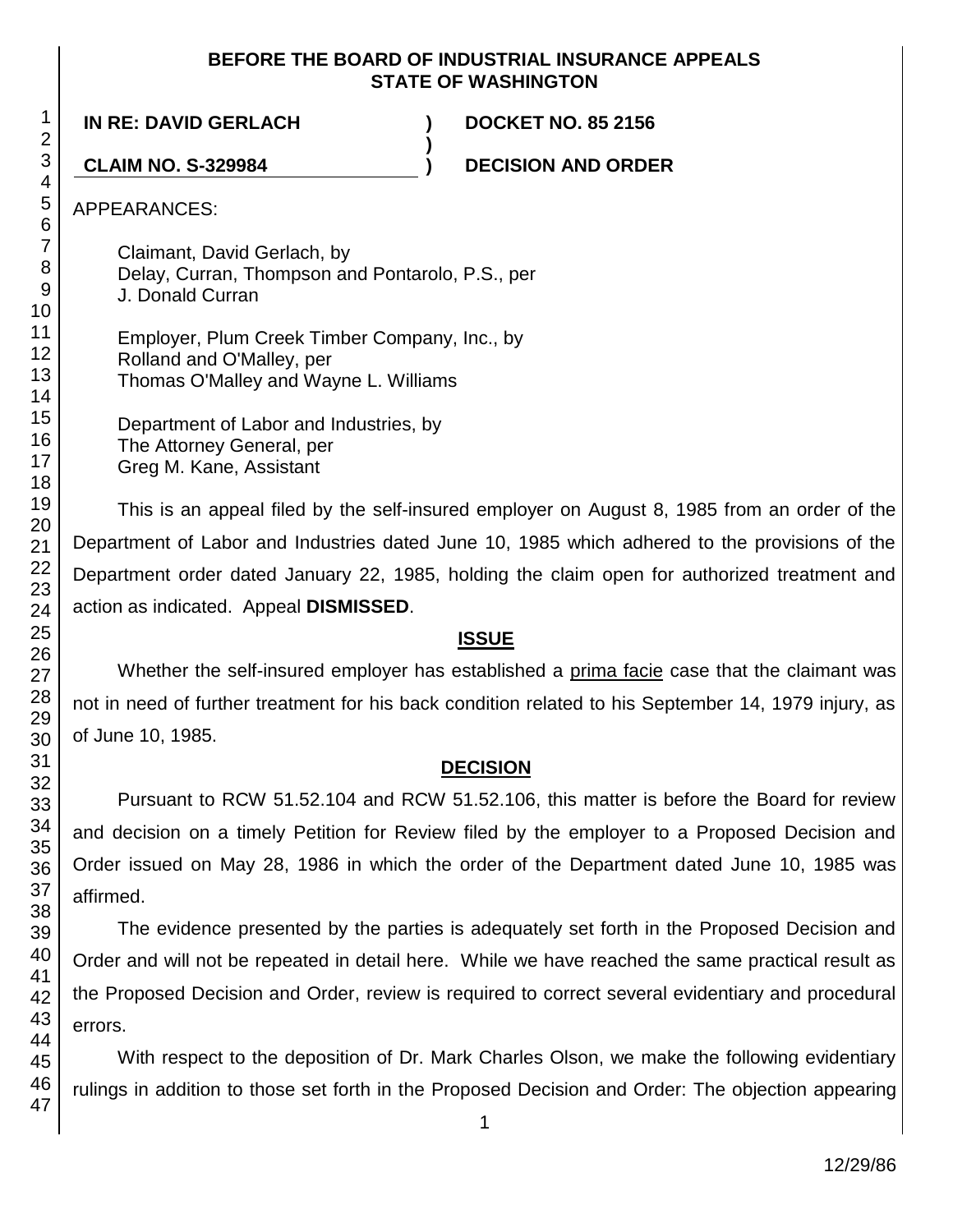on page 57 at line 25 through page 58 at line 2 is sustained, and the answer appearing on page 58 at lines 3 through 4 is stricken. We note further that, while deposition exhibits 1 and 2 accompanied the deposition, they were not offered by either party and are not admitted to evidence.

The Proposed Decision and Order incorrectly held the appellant to the burden of overcoming a purported statutory presumption that the Department order is prima facie correct on an appeal to this Board. There is no such statutory presumption; to the contrary, "the ruling of the supervisor is before the . . . board, but it is not evidence and there is no presumption that it is correct." Olympia Brewing Company v. Department of Labor and Industries, 34 Wn. 2d 498, 506 (1949); Jussila v. Department of Labor and Industries, 59 Wn. 2d 772, 779-780 (1962). In the absence of any such statutory presumption, the employer's initial burden was limited to "the burden of proceeding with the evidence to establish a prima facie case for the relief sought" in its appeal. RCW 51.52.050.

The relief sought in the employer's Notice of Appeal is closure of the claim on the grounds that the order of June 10, 1985 is incorrect "in that there is no curative treatment available to this claimant for conditions causally related to this industrial injury." Thus, to succeed, the employer was required to present a prima facie case that the claimant was not in need of further curative treatment on or about June 10, 1985, the date of the order appealed from.

It should be noted that, in its Petition for Review, the employer initially contends that the issue on appeal is the claimant's need for treatment as of December 21, 1983, not June 10, 1985. However, the Petition for Review later states:

> In short, there is no medical evidence on a more probable than not basis, that any treatment was necessary or would have benefited the claimant during the period from December 21, 1983 through June 10, 1985."

When discussing the probative value of Dr. Mark Olson testimony, the employer later seems to concede that the Department "last considered" the claim in June of 1985. To allay any possible misconception on this question, we find that it is claimant's condition on or about June 10, 1985, the date of the order appealed from, not as of December 21, 1983, the date of the initial order directing

l

 The procedural backdrop against which the confusion arises is as follows: On December 21, 1983 the Department issued an order stating that the claim would remain open for treatment; on March 6, 1984 the Department issued an order adhering to the provisions of the December21, 1983 order; on January 22, 1985 the Department issued an order adhering to the provisions of the March 6, 1984 order; and on June 10, 1985 the Department issued an order adhering to the provisions of the Department order dated January 22, 1985.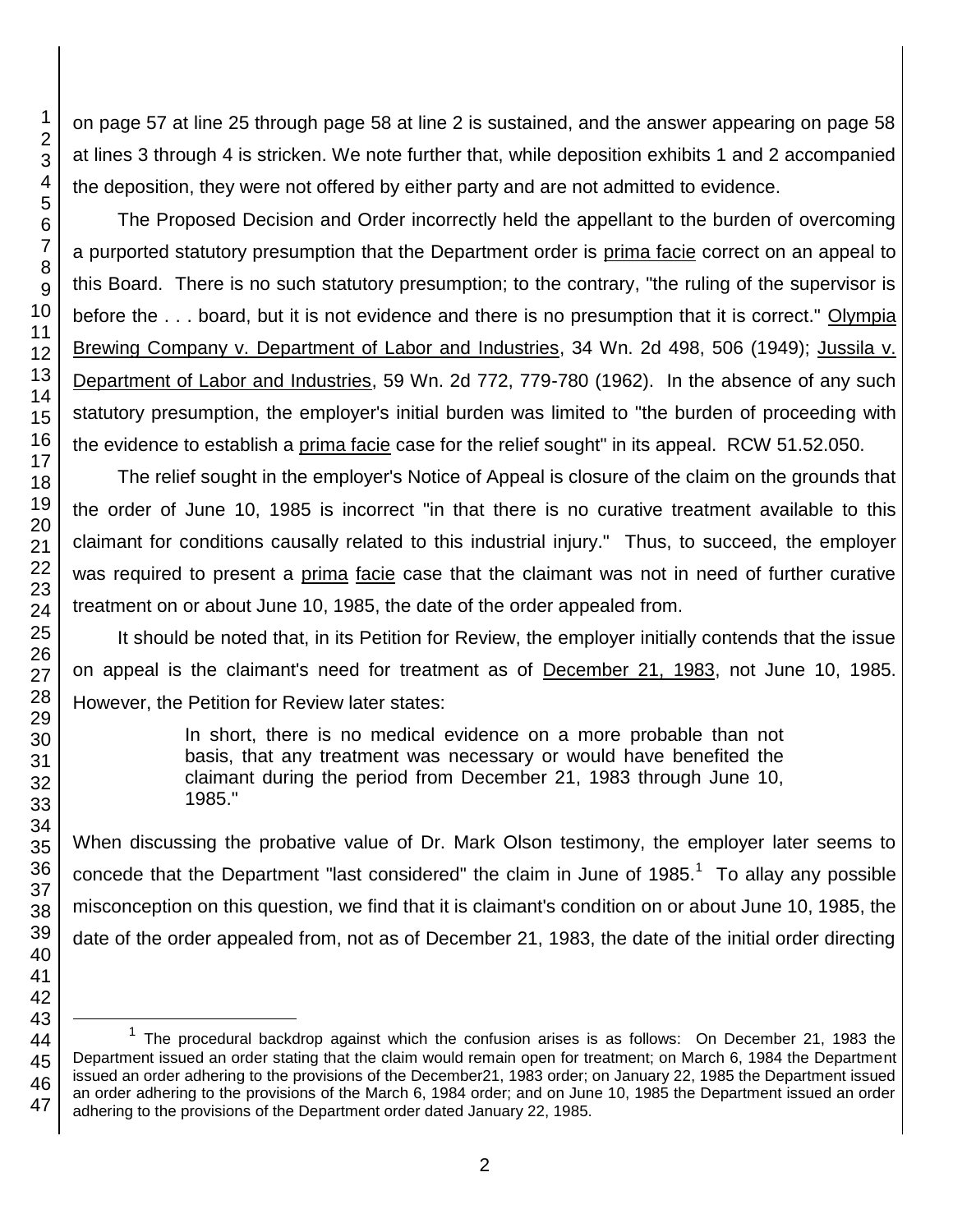that the claim should remain open for further treatment, which is at issue here. See Turner v. Department of Labor and Industries, 41 Wn. 2d. 739 (1953).

Before reaching the question of whether the employer has established a prima facie case, it is necessary to clarify one further matter, i.e., precisely what evidence is before us. More particularly, is Dr. Olson's testimony regarding other doctors' opinions admissible as substantive evidence to establish the truth of the matters asserted? According to the Proposed Decision and Order, "Dr. Olson's testimony established that the Spokane Panel had concluded that the claimant's pre-existing spinal stenosis was affected by his industrial injury." (Emphasis added) While Dr. Olson's testimony as to other non-testifying doctors' opinions may be admissible under ER 703, these opinions are not admitted as substantive evidence to establish the truth of the matters asserted. They are only admitted to show what Dr. Olson considered in arriving at his own opinions and cannot be considered as independent evidence to rebut Dr. Olson's opinions. Thus, in determining whether the employer has made a prima facie case, we are limited to the claimant's testimony and Dr. Olson's opinions.

Dr. Olson last examined Mr. Gerlach on December 17, 1985 and diagnosed a chronic pain syndrome which, in his words, "has to be" causally related to the industrial injury. He recommended inpatient pain clinic evaluation and treatment for that condition. In its Petition for Review, the employer challenges the probative value of this testimony because it "was offered nearly a year after the Department had last considered Mr. Gerlach's condition and, therefore, had no bearing on the Department's order."

Claimant's counsel prevented Dr. Olson from specifically answering the question of whether claimant needed treatment as of June 10, 1985, but Dr. Olson testified that claimant's condition remained fairly stable from September 23, 1980 through December 17, 1985. He had previously examined the claimant on September 23, 1980 and January 19, 1982. Furthermore, according to Dr. Olson, a chronic pain syndrome exists over a period of several years by its very definition. Therefore, Dr. Olson's opinion regarding claimant's need for pain clinic treatment when he examined him on December 17, 1985 must be seen to apply equally to the date of the order on appeal, June 10, 1985.

In addition, the appellant cannot have it both ways. If Dr. Olson's testimony is not sufficiently related to June 10, 1985, for purposes of establishing that the claimant did need treatment as of that date, then it is also not sufficiently related to June 10, 1985 for purposes of establishing that the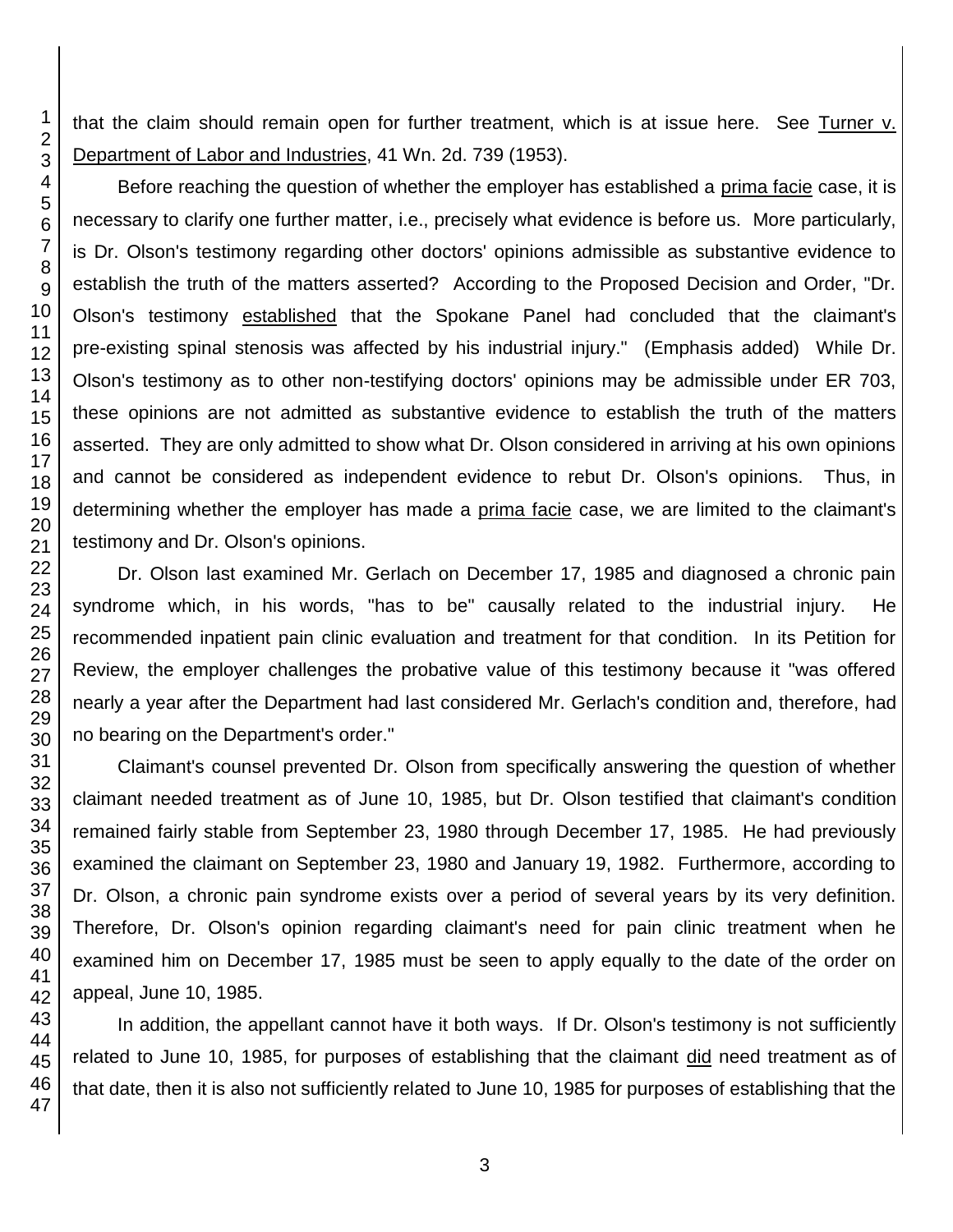claimant did not need treatment as of that date. Either way, the evidence presented by the employer has failed to make a prima facie case for the relief sought, i.e., closure of the claim as of June 10, 1985.

At the close of the employer's case, the claimant moved for summary judgment or, in the alternative, to dismiss for failure to make a prima facie case. Because we find that the employer has indeed failed to establish a prima facie case, that motion must be granted and the employer's appeal dismissed.

With respect to the claimant's motion at the conclusion of the employer's case, one further matter requires our attention. That motion was denied by the Industrial Appeals Judge for the reason that "once a hearing is commenced, the Industrial Appeals Judge does not have authority to grant a summary judgment." The claimant then moved for interlocutory review, stressing that the motion should be considered in the alternative as a motion to dismiss for failure to make a prima facie case. The Chief Industrial Appeals Judge affirmed the Industrial Appeals Judge's denial of claimant's motion. In so doing, he indicated that the movant was required to rest before a motion for summary judgment or a motion to dismiss would be considered on its merits. As a result, the claimant and the Department did then rest, contending again that the employer had failed to make a prima facie case.

While it does not affect the outcome in this case, we wish to make it clear that a movant is not required to rest before a motion to dismiss will be considered on its merits. CR 41(b)(3), made applicable to the Board by WAC 263-12-125, explicitly states:

> "After the plaintiff, in an action tried by the court without a jury, has completed the presentation of his evidence, the defendant, without waiving his right to offer evidence in the event the motion is not granted, may move for a dismissal on the ground that upon the facts and the law, the plaintiff has shown no right to relief." (emphasis added)

Thus, while CR 41 would of course permit an Industrial Appeals Judge to "decline to render any judgment until the close of all the evidence", a movant need not be required to rest on his motion.

One final matter. On its face, Finding of Fact No. 1 raises a possible jurisdictional problem. According to that finding, the employer's protest from the December 21, 1983 Department order was not filed until February 21, 1984. Pursuant to RCW 51.52.050, the employer had 60 days from communication of that order to file its protest. There is no evidence as to when that order was communicated to the employer or when the protest was mailed to the Department. However, we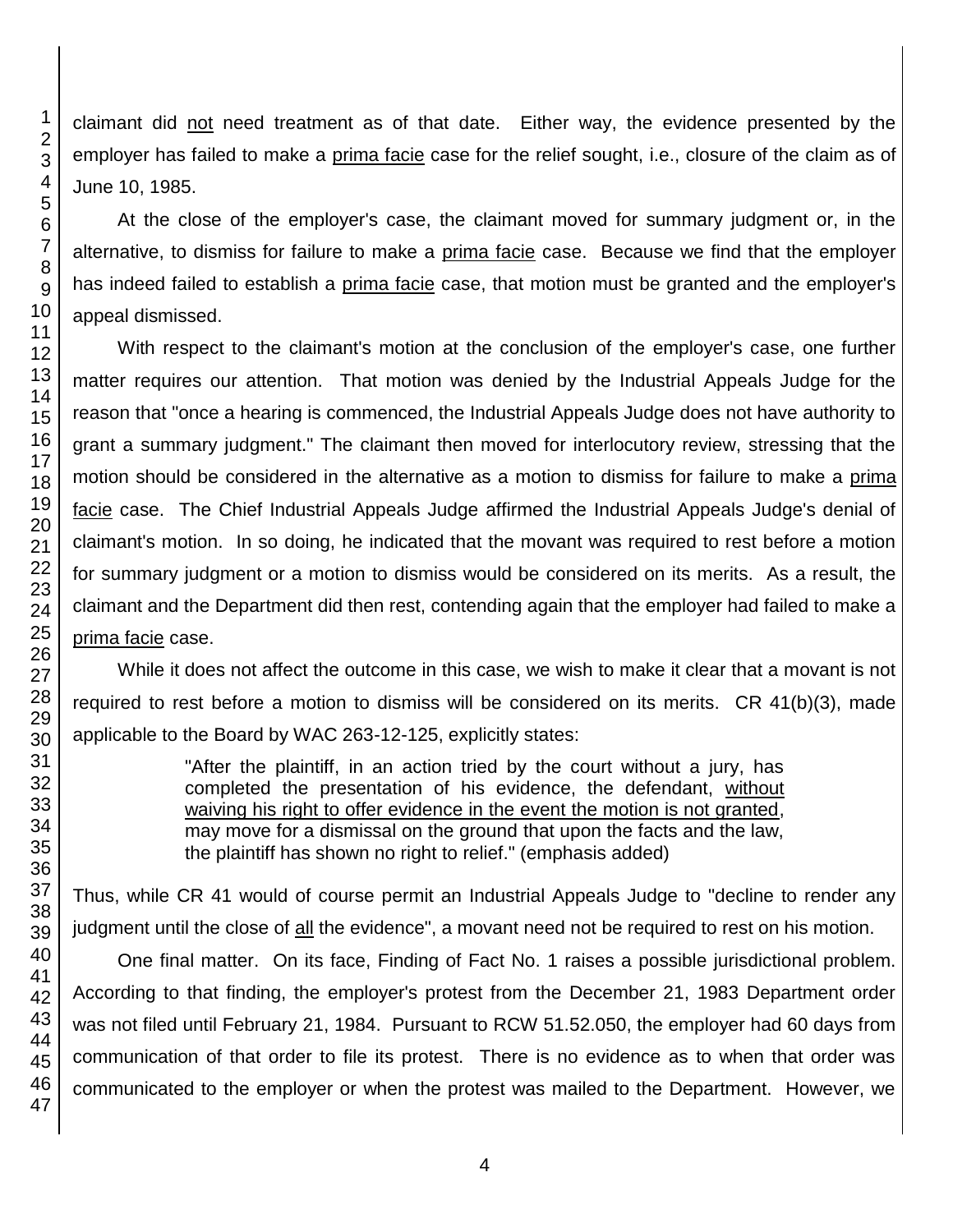take official notice of the fact that the 60th day from December 21,1983 fell on February 19, 1984, a Sunday. Monday, the 20th, was a legal holiday. Pursuant to WAC 296-08-070, the employer had at least until February 21, 1984 to file its Protest and Request for Reconsideration with the Department. Since the protest was received at the Department on that date, it was timely filed.

#### **FINDINGS OF FACT**

1. On October 25, 1979, the claimant filed an accident report with the Department of Labor and Industries alleging an industrial injury on September 14, 1979 while in the course of employment with Arden Lumber Company, aka Plum Creek Timber Company. On June 9, 1980, an order was issued allowing the claim. On December 22, 1980, the Department issued an order closing the claim with time-loss compensation aspaid through December 21, 1980 and an award for permanent partial disability equal to 5% as compared to total bodily impairment, paid at 75% of the monetary value thereof. On January 15, 1981, the claimant filed a protest and request for reconsideration. On March 18, 1981, the Department issued an order placing the December 22, 1980 order in abeyance. On December 21, 1983, the Department issued an order modifying the December 22, 1980 order from final to interlocutory and directing that the claim should remain open for authorized treatment.

On February 21, 1984, the employer filed a protest and request for reconsideration. On March 6, 1984, the Department issued an order adhering to the provisions of the December 21, 1983 order. On May 4, 1984 the employer filed a Notice of Appeal with the Board of Industrial Insurance Appeals. On May 23, 1984 the Department issued an order reassuming jurisdiction and placing the March 6, 1984 order in abeyance. On May 23, 1984 the Board issued an order returning the case to the Department for further administrative action. On January 22, 1985, the Department issued an order adhering to the provisions of the March 6, 1984 order.

On March 20, 1985, the employer filed a Notice of Appeal with the Board of Industrial Insurance Appeals. On April 8, 1985, the Department issued an order reassuming jurisdiction and placing the January 22, 1985 order in abeyance. On April 10, 1985, the Board issued an order returning the case to the Department for further administrative action. On June 10, 1985, the Department issued an order adhering to the provisions of the January 22, 1985 order. On August 8, 1985, the employer filed a notice of appeal with the Board. On August 23, 1985, the Board issued an order granting the appeal, assigning it Docket No. 85 2156, and directing that further proceedings be held in the matter.